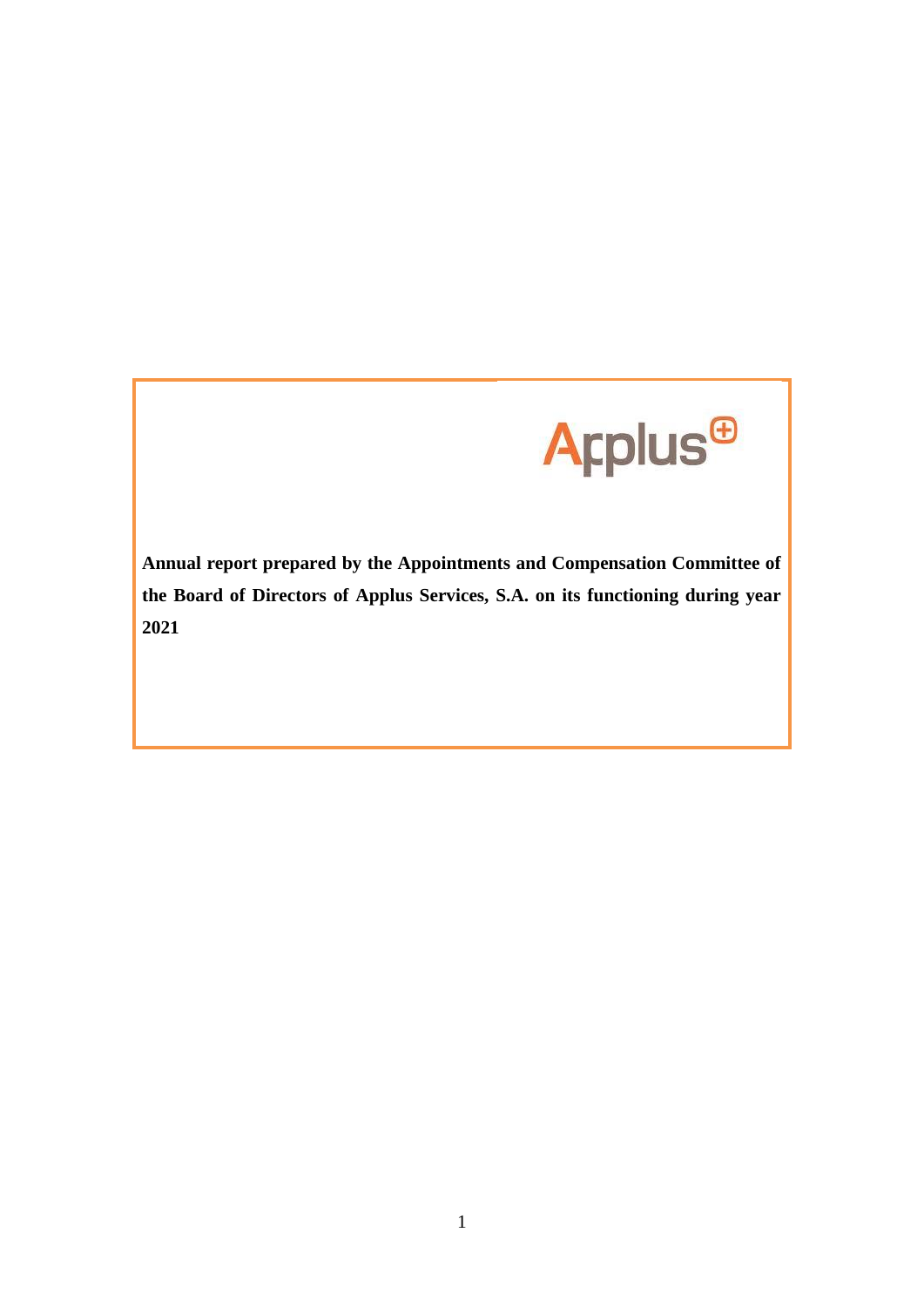

## **I. Introduction**

This report is drafted by the Appointments and Compensation Committee (the "**Committee**") of the Board of Directors of Applus Services, S.A. (hereinafter, "**Applus**" or the "**Company**"), in compliance with the provisions of article 39.11 of the Regulations of Applus' Board of Directors (hereinafter, the "**Board Regulations**") and article 19.3 of the Committee's Regulations, in order to inform about the work performed by the Committee during year 2021.

This report shall be submitted to the Board of Directors of the Company, which is the body in charge of evaluating the work performed by the Committee during the year 2021, in accordance with the provisions of article 36 of the Board Regulations.

# **II. Regulation of the Committee**

The Committee is regulated by the provisions of article 529 quindecies and concordant articles of the Spanish Companies Act (*Ley de Sociedades de Capital*). The basic rules of organisation and functioning are contained in article 39 of the Board Regulations and are developed in the Appointments and Compensation Committee Regulations, approved by the Board of Directors at its meeting of 15 December 2020.

In addition, the Committee follows the recommendations contained in the Good Governance Code of Listed Companies and in Technical Guide 1/2019, on appointments and compensation committees, approved by the National Securities Market Commission on 20 February 2019.

#### **III. Composition of the Committee**

From January to May 2021, the Committee was composed by Mr. John Hofmeister (Chairman), Mr. Richard Nelson and Ms. María José Esteruelas Aguirre, all of whom in the position of independent directors.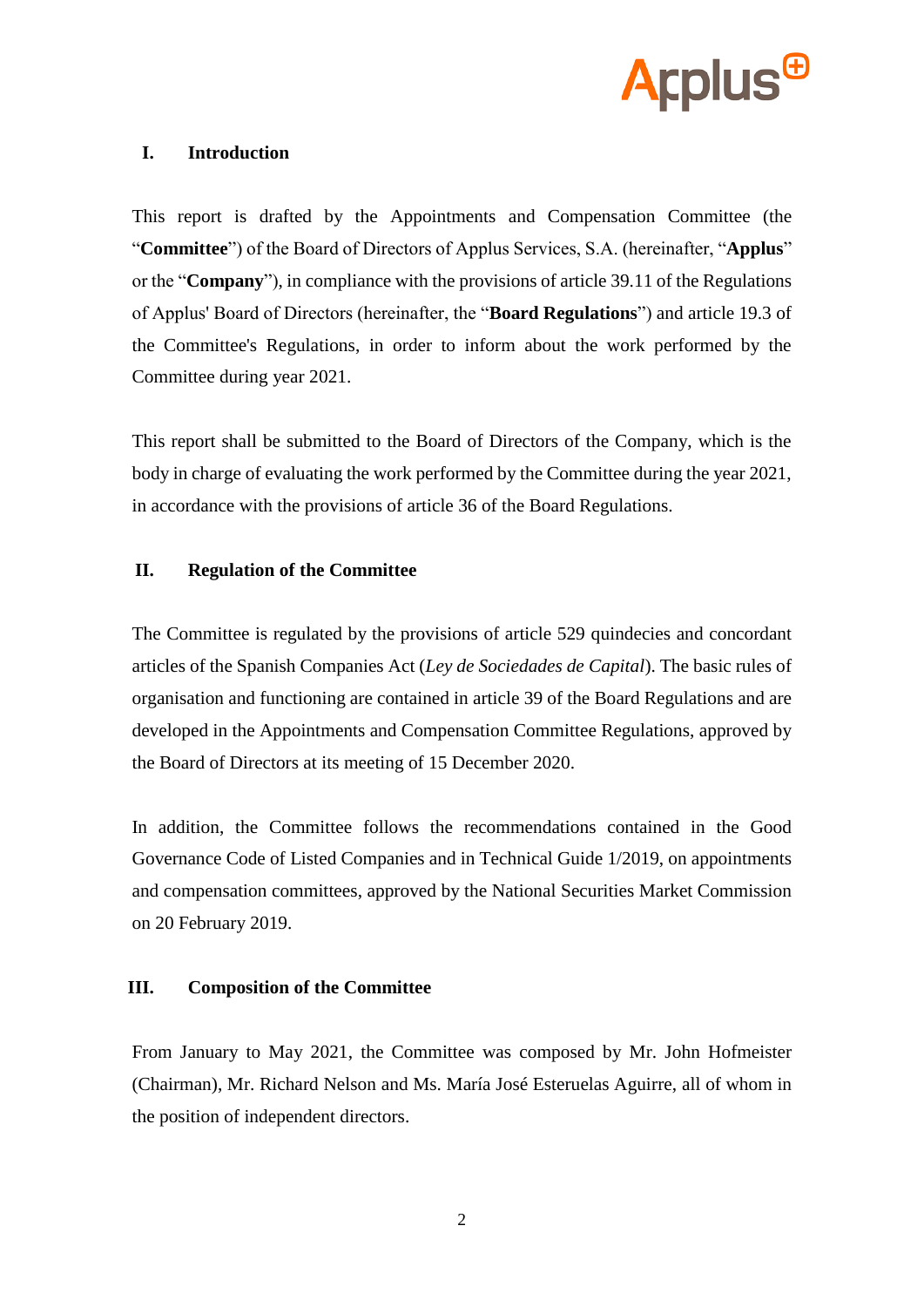

On 29 June 2021, following the resignation of the director Mr. John Hofmeister, the Board of Directors appointed Mr. Christopher Cole as a temporary member of the Committee to fill the vacancy of Mr. John Hofmeister. Likewise, on 22 July 2021, the Committee appointed Mr. Christopher Cole as Chairman of the Committee, being the Committee thereafter composed by Mr. Christopher Cole (Chairman), Mr. Richard Nelson and Ms. María José Esteruelas Aguirre.

On 17 November 2021, following the resignation of the director Mr. Richard Nelson, the Board of Directors appointed by the cooptation procedure two new independent directors, Mr. Brendan Connolly and Ms. Marie-Françoise Damesin, which were also appointed as members of the Committee.

Consequently, the Committee is currently composed by the following four members, all of whom are independent directors: Mr. Christopher Cole (Chairman), Ms. María José Esteruelas Aguirre, Ms. Marie-Françoise Damesin and Mr. Brendan Connolly.

#### **IV. Meetings**

During year 2021, the Committee held seven meetings, corresponding to the four regular quarterly meetings and to three extraordinary meetings: 17 February, 21 April, 5 May, 22 July, 21 October, 17 November and 13 December. All of the Committee's members, with a position in force on those dates, attended each of said meetings. Mr. Christopher Cole (Chairman of the Board of Directors) also attended the meetings prior to his appointment as member of the Committee.

The Committee considers that it has met with the frequency required to perform its functions.

#### **V. Actions carried out during year 2021**

The Committee, in the performance of the functions attributed to it under article 529 quindecies of the Spanish Companies Act, article 32 of the Company's bylaws and article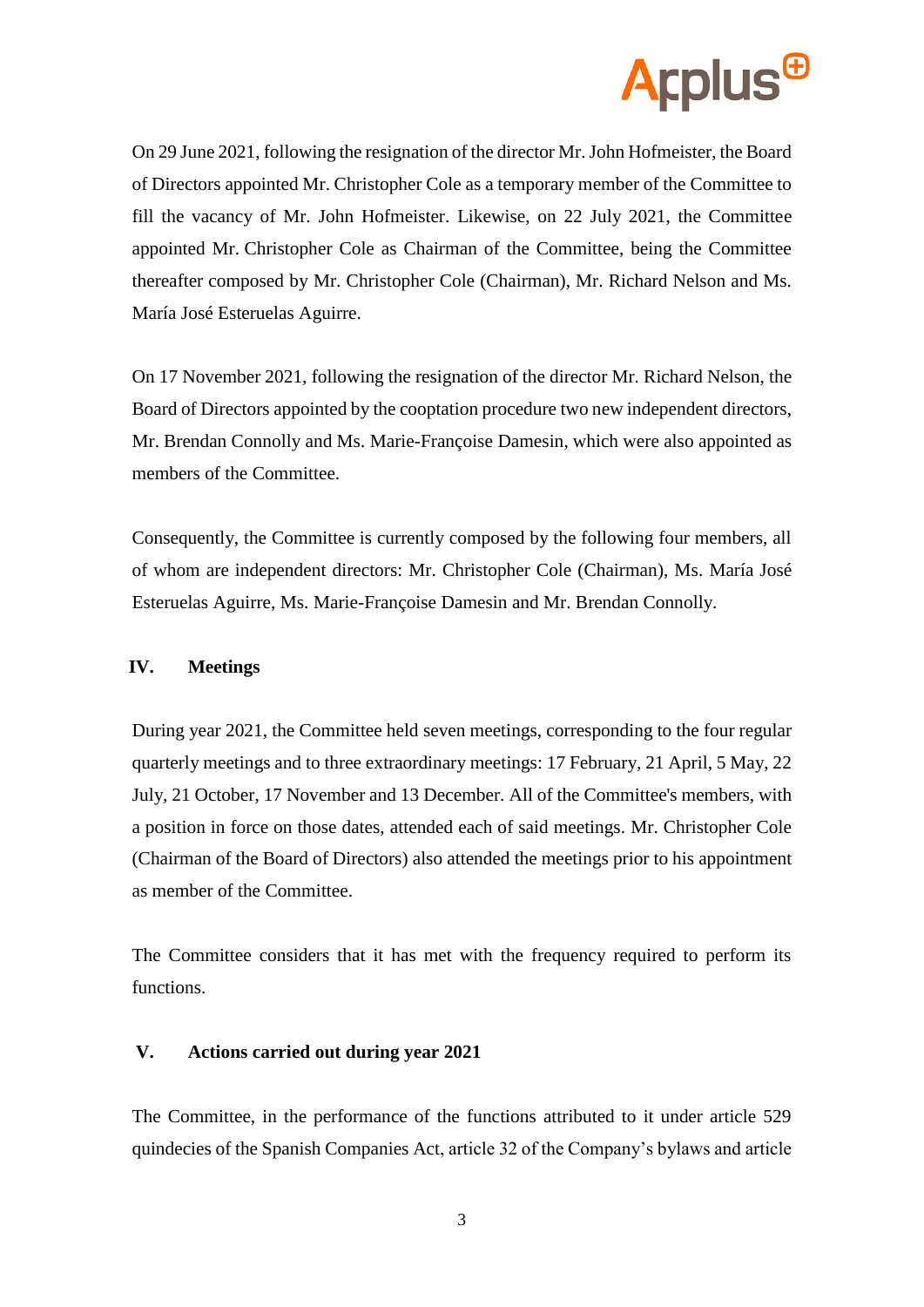

39 of the Board Regulations, has mainly focused its meetings during year 2021 on the following actions:

#### A. Directors' remunerations

The Committee, in the exercise of its functions to review and control the remuneration policies of the Company, has submitted to the Board of Directors for its subsequent ratification the following remuneration matters related to the senior and non-senior managers, as well as to the Chief Executive Officer ("**CEO**") and the Chief Financial Officer ("**CFO**"):

- (i) Approval of the bonus payouts for the CEO, the CFO and the other Senior Managers.
- (ii) Determination of 2021 salaries of the CEO, the CFO and the other Senior Managers.
- (iii) Approval of the awards under the 2020 restricted stock units ("**RSUs**") award system and the long-term incentive ("LTI") plan for the CEO, the CFO and the other Senior Managers.
- (iv) Determination of the target regarding adjusted earnings per share ("**EPS**") and the EPS target stretch for the period 2021-2023 under the LTI plans for the CEO, the CFO and the other Senior Managers.
- (v) Approval of the 2021 RSUs awards for non-senior managers under their LTI plan.

#### B. Remuneration Policy

During the second half of the year, the Committee focused on the development of a new Directors' Remuneration Policy for the years 2022 to 2024, for whose effects it counted on the assessment of the external consultant Mercer.

The Committee approved at its meeting of 13 December 2021 a preliminary proposal of such Remuneration Policy, which was shared with investors during the traditional round of contacts held at the beginning of the current year 2022. The final proposal for the new Remuneration Policy, which incorporates several of the suggestions made by investors, was approved by the Committee at its meeting held today, 23 February 2022, for its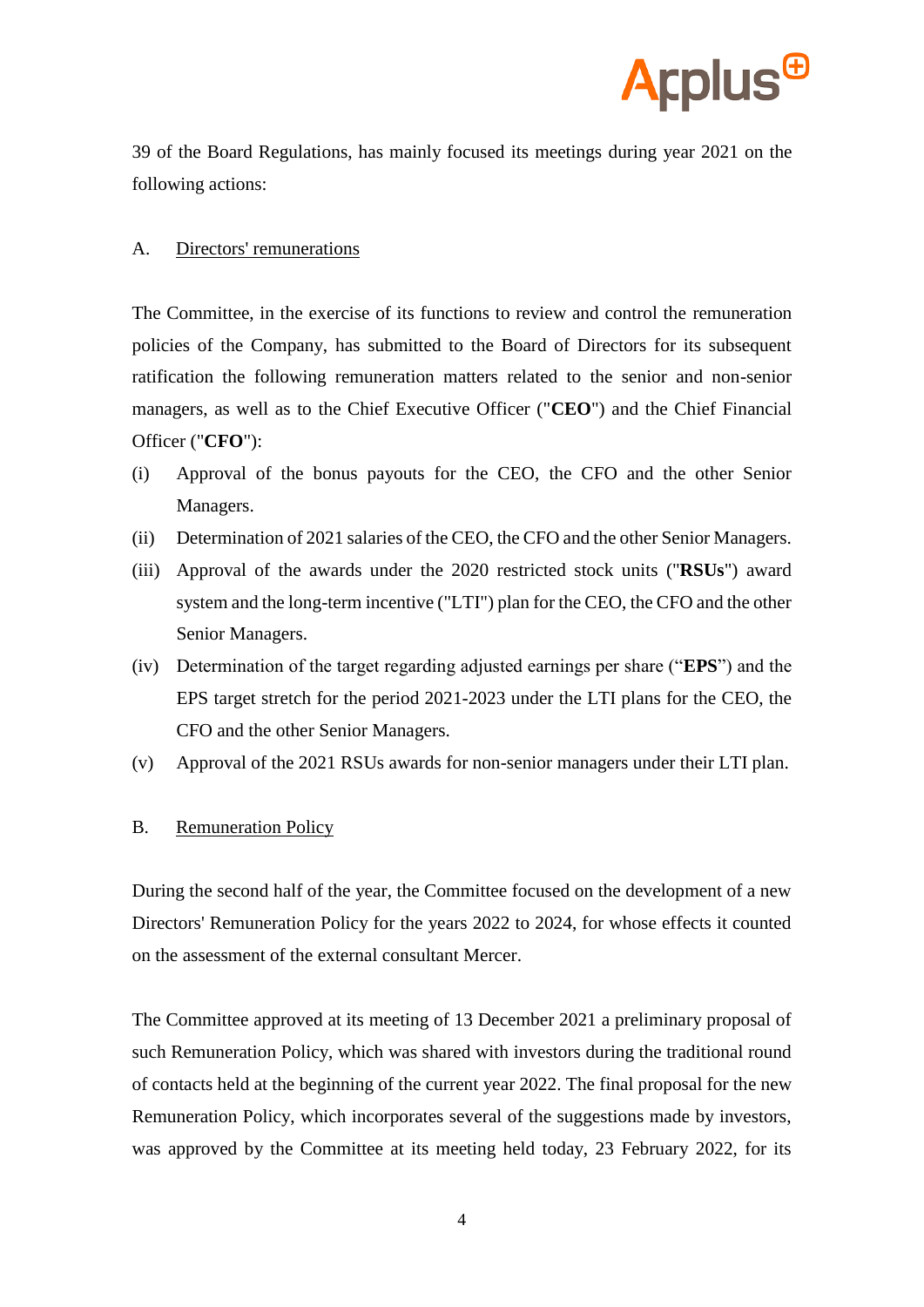

submission to the Board of Directors and subsequent submission to the General Shareholders' Meeting of 2022. This Remuneration Policy will be the subject of a specific report by this Committee, in accordance with the provisions of article 529 novodecies of the Spanish Companies Act.

### C. Report on remuneration

As provided for in article 28 of the Board Regulations, the Committee, at its meeting of 17 February 2021, prepared the Directors´ Compensation Annual Report, which was submitted to the Board of Directors of the Company for its approval and subsequently submitted to advisory vote at the Company's General Shareholders' Meeting held on 28 May 2021.

## D. Proposals for re-election and appointment of directors

(i) The Committee, at its meeting of 17 February 2021, agreed to propose to the Board of Directors the re-election of Ms. María Cristina Henríquez de Luna Basagoiti as independent director of the Company, by issuing the corresponding justifying report, which included an analysis of the needs of the Board of Directors.

Such re-election was also the subject of the corresponding explanatory report of the Board of Directors, which was approved at its meeting of 18 February 2021. Said reports were made available to shareholders at the Company's General Shareholders' Meeting held on 28 May 2021, which approved the re-election of Ms. María Cristina Henríquez de Luna Basagoiti as independent director

(ii) Likewise, the Committee, at its meeting of 17 November 2021, agreed to propose to the Board of Directors the appointment of Mr. Brendan Connolly and Ms. Marie-Françoise Damesin as independent directors of the Company, by issuing the corresponding justifying report, which included an analysis of the needs of the Board of Directors.